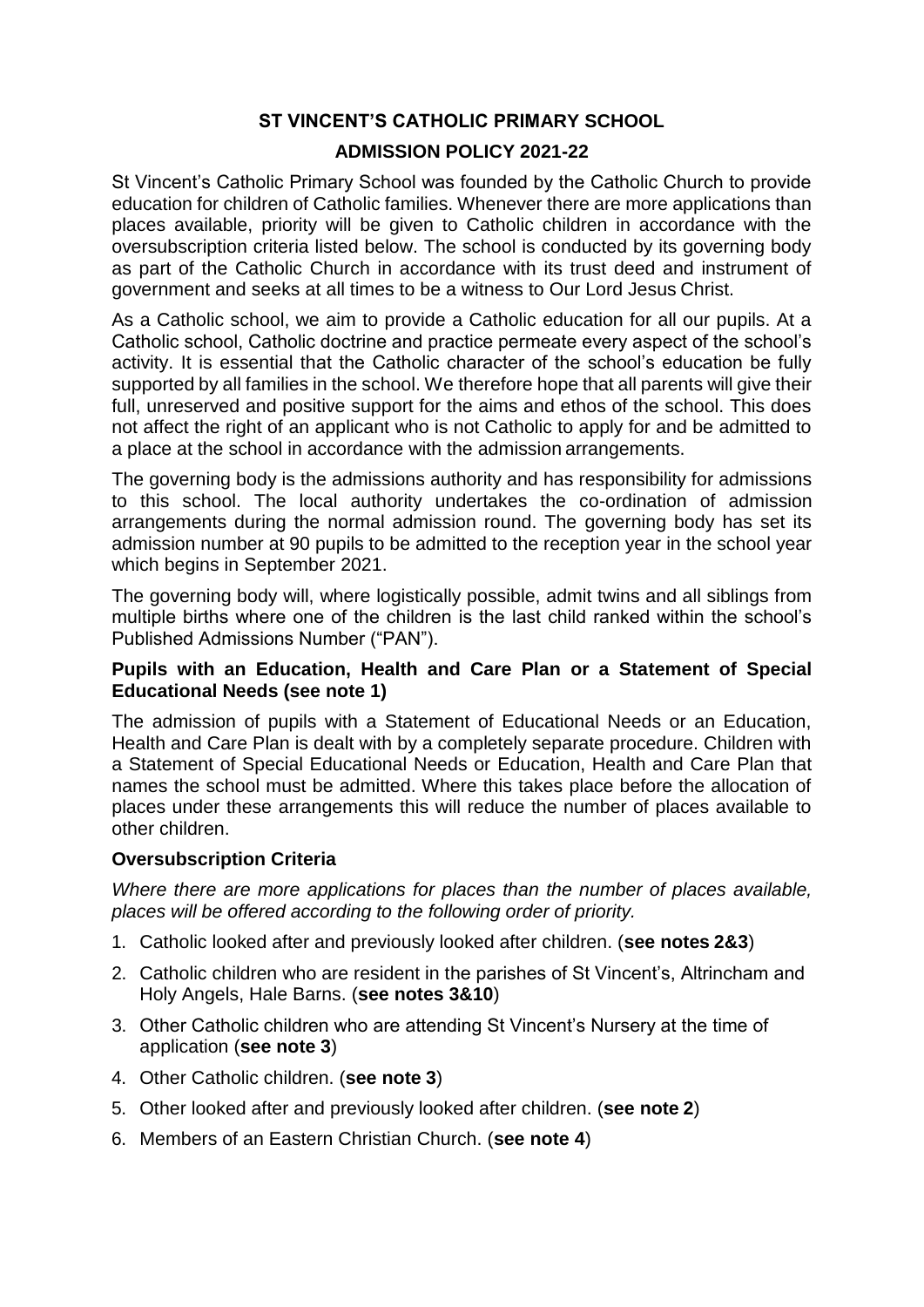- 7. Children of other Christian denominations whose membership is evidenced by a minister of religion. (**see note 5**)
- 8. Children of other faiths whose membership is evidenced by a religious leader. (**see note 6**)
- 9. Any other children.

### *Within each of the categories listed above, the following provisions will be applied in the following order.*

- (i) The attendance of **a brother or sister at the school** at the time of enrolment will increase the priority of an application within each category so that the application will be placed at the top of the category in which the application is made after children in (1) above (**see note 7**).
- (ii) The **children of staff** will be given increased priority within each category so that the application will be placed at the top of the category in which the application is made after children in (1) above (**see note 9**).

### **Tie Break**

If in Category 2 there are more applications than places available, priority will be given on the basis of the distance from home to St Vincent's Church, or Holy Angels Church, whichever is the nearer.

If in any other category there are more applications than places available, priority will be given on the basis of the distance from home to school.

Distance will be measured in a direct straight line from the front door of the child's permanent place of residence to the main entrance of St Vincent's Church or Holy Angels Church in Category 2 or of the school in any other category, using property coordinates provided through a combination of the Trafford Local Land and Property Gazetteer (BS7666) and Royal Mail Postal Address Information. In the case of a child living in a block of flats, the distance will be measured from the communal entrance of the building.

In the event of distances being the same for two or more children where this would determine the last place to be allocated, random allocation will be carried out and supervised by a person independent of the school. All the names will be entered into a hat and the required number of names will be drawn out.

### **Application Procedures and Timetable**

To apply for a place at this school in the normal admission round, you must complete a Common Application Form available from the local authority in which you live. You are also requested to complete the Supplementary Information Form attached to this policy if you wish to apply under oversubscription criteria 1 to 4 or 6 to 8. The Supplementary Information Form should be returned to Carla Castro, Business Manager, St Vincent's Catholic Primary School, Orchard Road, Altrincham, Cheshire, WA15 8EY by mid-January 2021.

You will be advised of the outcome of your application by mid-April 2021 or the next working day, by the local authority on our behalf. If you are unsuccessful (unless your child gained a place at a school you ranked higher) you will be informed of the reasons, related to the oversubscription criteria listed above, and you have the right of appeal to an independent appeal panel.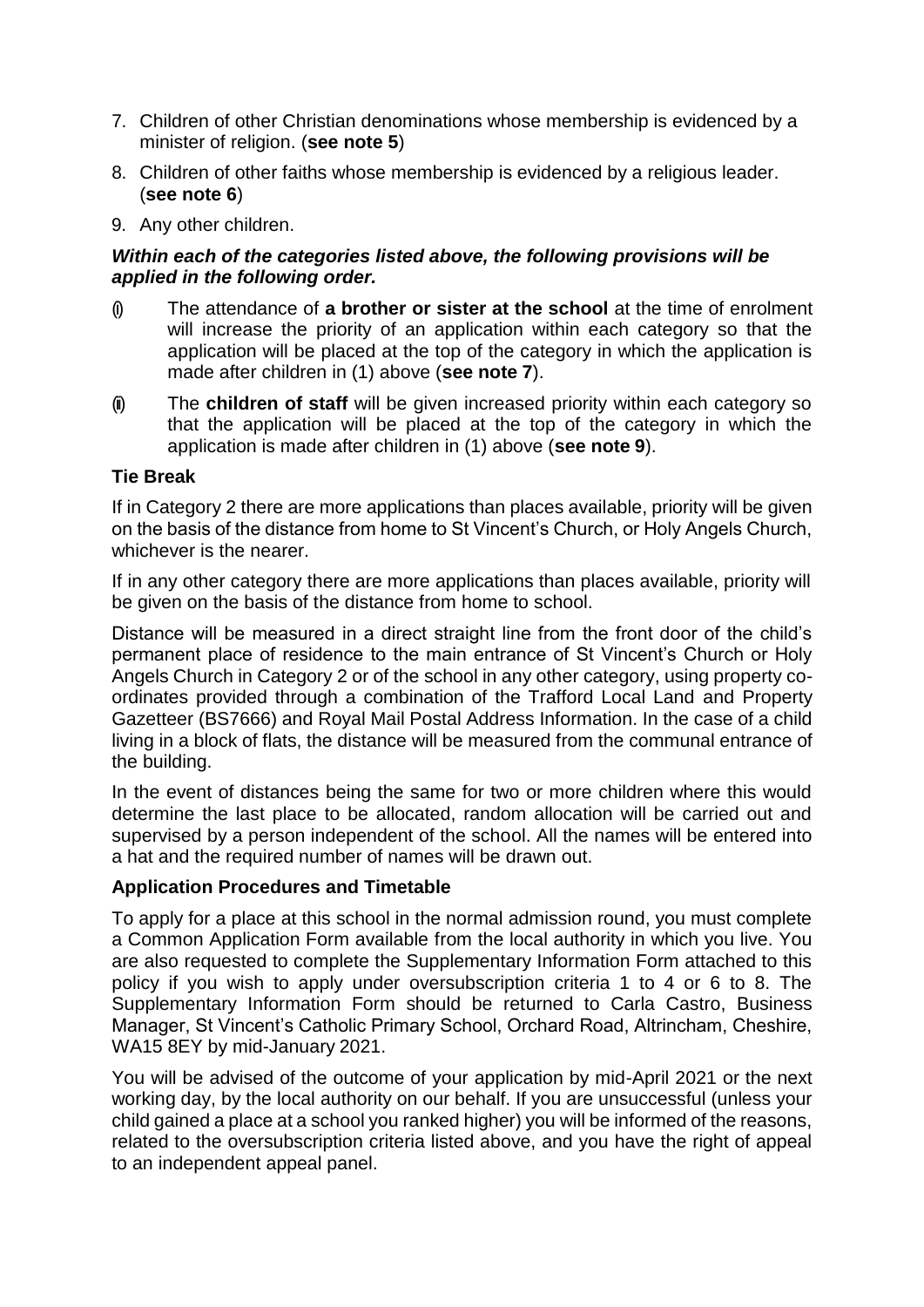### *If you do not provide the information required in the SIF and return it by the closing date, together with all supporting documentation, your child will not be placed in criteria 1 to 4 or 6 to 8, and this is likely to affect your child's chance of being offered a place.*

### **All applications which are submitted on time will be considered at the same time and after the closing date for admissions which is mid-January 2021.**

### **Late Applications**

Late applications will be administered in accordance with your home Local Authority Primary Co-ordinated Admissions Scheme. You are encouraged to ensure that your application is received on time.

# **Admission of Children Below Compulsory School Age and Deferred Entry**

A child is entitled to a full-time place in the September following their fourth birthday. A child's parents may defer the date at which their child, below compulsory school age, is admitted to the school, until later in the school year but not beyond the point at which they reach compulsory school age, or beyond the beginning of the final term of the school year for which an offer was made. A child may take up a part-time place later in the school year, but not beyond the point at which the child reaches compulsory school age. Upon receipt of the offer of a place a parent should notify the school, as soon as possible, that they wish to either defer their child's entry to the school or take up a part-time place.

# **Admission of Children outside their Normal Age Group**

A request may be made for a child to be admitted outside of their normal age group, for example, if the child is gifted and talented or has experienced problems such as ill health. In addition, the parents of a summer born child, i.e. a child born between 1<sup>st</sup> April and 31<sup>st</sup> August, may request that the child be admitted out of their normal age group, to reception rather than year 1.

Any such request should be made in writing to the headteacher at the same time as the admission application is made. The governing body will make its decision about the request based on the circumstances of each case and in the best interests of the child. In addition to taking into account the views of the head teacher, including the head teacher's statutory responsibility for the internal organisation, management and control of the school, the governing body will take into account the views of the parents and of appropriate medical and education professionals, as appropriate.

# **Waiting Lists**

In addition to their right of appeal, unsuccessful children will be offered the opportunity to be placed on a waiting list. This waiting list will be maintained in order of the oversubscription criteria set out above and *not* in the order in which applications are received or added to the list. Waiting lists for admission will operate throughout the school year.

### **Inclusion in the school's waiting list does not mean that a place will eventually become available.**

### **In-Year Applications**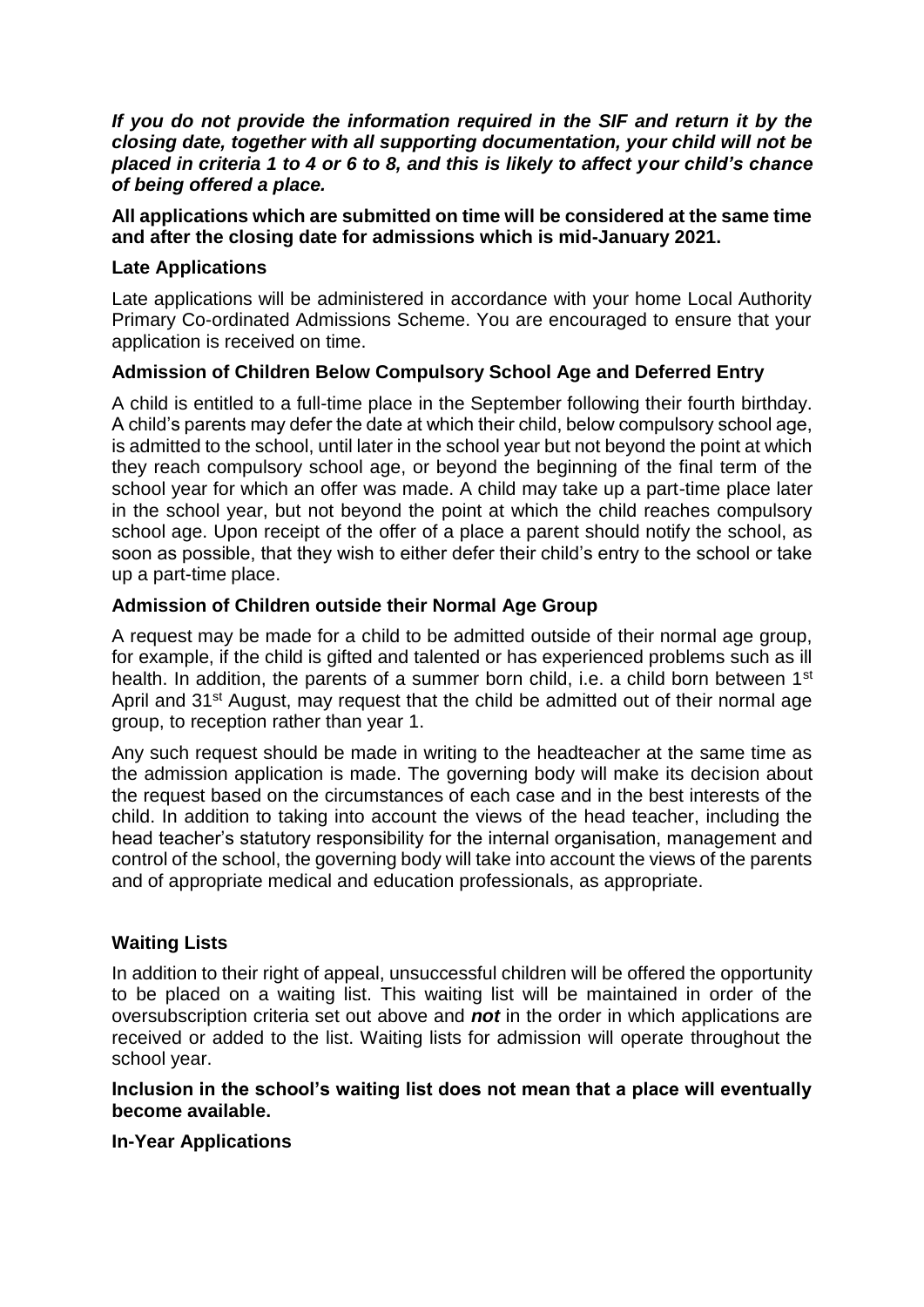An application can be made for a place for a child at any time outside the admission round and the child will be admitted where there are available places. Application should be made to the school by contacting Carla Castro, Business Manager, St Vincent's Catholic Primary School, Orchard Road, Altrincham, Cheshire, WA15 8EY.

Where there are places available but more applications than places, the published oversubscription criteria, as set out above, will be applied.

If there are no places available, the child will be added to the waiting list (see above).

You will be advised of the outcome of your application in writing, and you have the right of appeal to an independent appeal panel.

### **Fair Access Protocol**

The school is committed to taking its fair share of children who are vulnerable and/or hard to place, as set out in locally agreed protocols. Accordingly, outside the normal admission round the governing body is empowered to give absolute priority to a child where admission is requested under any locally agreed protocol. The governing body has this power, even when admitting the child would mean exceeding the published admission number (subject to the infant class size exceptions).

### **Nursery**

For children attending the school's nursery, application to the reception class of the school must be made in the normal way, to the home local authority. Attendance at the school's nursery does not guarantee that a place will be offered at the school.

#### **The governing body reserves the right to withdraw the offer of a place or, where a child is already attending the school the place itself, where it is satisfied that the offer or place was obtained by deception.**

# *NOTES (these notes form part of the oversubscription criteria)*

- 1. A Statement of Special Educational Needs is a statement made by the local authority under section 324 of the Education Act 1996, specifying the special educational provision for a child. An Education, Health and Care Plan is a plan made by the local authority under section 37 of the Children and Families Act 2014, specifying the special educational provision required for a child.
- 2. A 'looked after child' has the same meaning as in section 22(1) of the Children Act 1989, and means any child who is (a) in the care of a local authority or (b) being provided with accommodation by them in the exercise of their social services functions (e.g. children with foster parents) at the time of making application to the school.

A 'previously looked after child' is a child who was looked after, but ceased to be so because he or she was adopted, or became subject to a child arrangements order or special guardianship order.

3. 'Catholic' means a member of a Church in full communion with the See of Rome. This includes the Eastern Catholic Churches. This will normally be evidenced by a certificate of baptism in a Catholic Church or a certificate of reception into the full communion of the Catholic Church. For the purposes of this policy, it includes a looked after child who is part of a Catholic family where a letter from a priest demonstrates that the child would have been baptised or received if it were not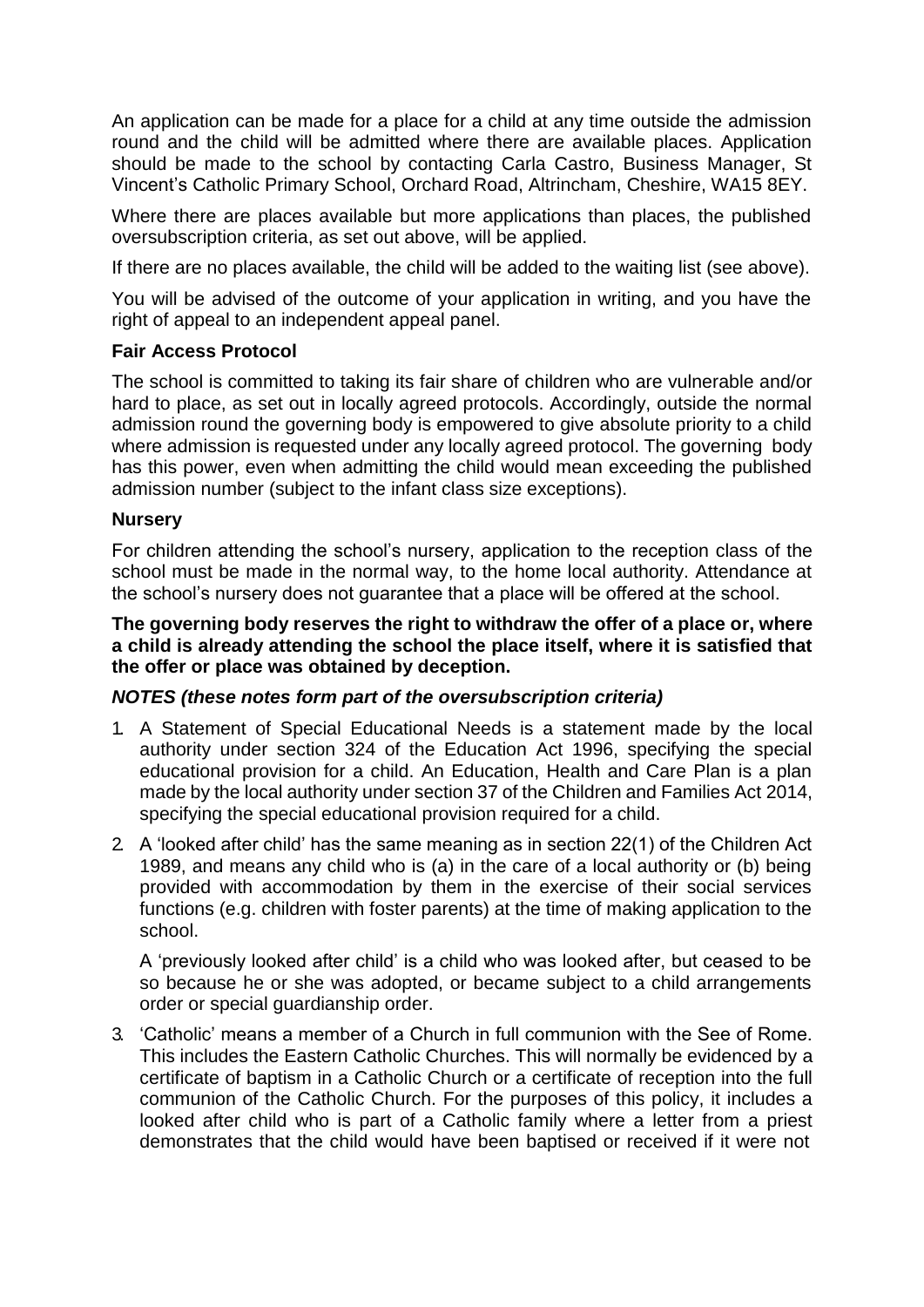for their status as a looked after child (e.g. a looked after child in the process of adoption by a Catholic family).

For a child to be treated as Catholic, evidence of Catholic baptism or reception into the Church will be required. Those who have difficulty obtaining written evidence of baptism should contact the Parish Priest (who, after consulting with the Diocese, will decide how the question of baptism is to be resolved and how written evidence is to be produced in accordance with the law of the Church).

- 4. 'Eastern Christian Church' includes Orthodox Churches, and is normally evidenced by a certificate of baptism or reception from the authorities of that Church.
- 5. "children of other Christian denominations" means children who belong to other churches and ecclesial communities which, acknowledge God's revelation in Christ, confess the Lord Jesus Christ as God and Saviour according to the Scriptures, and, in obedience to God's will and in the power of the Holy Spirit commit themselves: to seek a deepening of their communion with Christ and with one another in the Church, which is his body; and to fulfil their mission to proclaim the Gospel by common witness and service in the world to the glory of the one God, Father, Son and Holy Spirit. An ecclesial community which on principle has no credal statements in its tradition, is included if it manifests faith in Christ as witnessed to in the Scriptures and is committed to working in the spirit of the above.

All members of Churches Together in England and CYTÛN are deemed to be included in the above definition, as are all other churches and ecclesial communities that are in membership of any local Churches Together Group (by whatever title) on the above basis.

- 6. "children of other faiths" means children who are members of a religious community that does not fall within the definition of 'other Christian denominations' at 6 above and which falls within the definition of a religion for the purposes of charity law. The Charities Act 2011 defines religion to include:
	- A religion which involves belief in more than one God, and
	- A religion which does not involve belief in a God.

Case law has identified certain characteristics which describe the meaning of religion for the purposes of charity law, which are characterised by a belief in a supreme being and an expression of belief in that supreme being through worship.

- 7. 'brother or sister' includes:
	- (i) all natural brothers or sisters, half brothers or sisters, adopted brothers or sisters, stepbrothers or sisters, foster brothers or sisters, whether or not they are living at the same address; and
	- $\hat{p}$  the child of a parent's partner where that child lives for at least part of the week in the same family unit at the same address as the applicant.
- 8. A 'parent' means all natural parents, any person who is not a parent but has parental responsibility for a child, and any person who has care of a child.